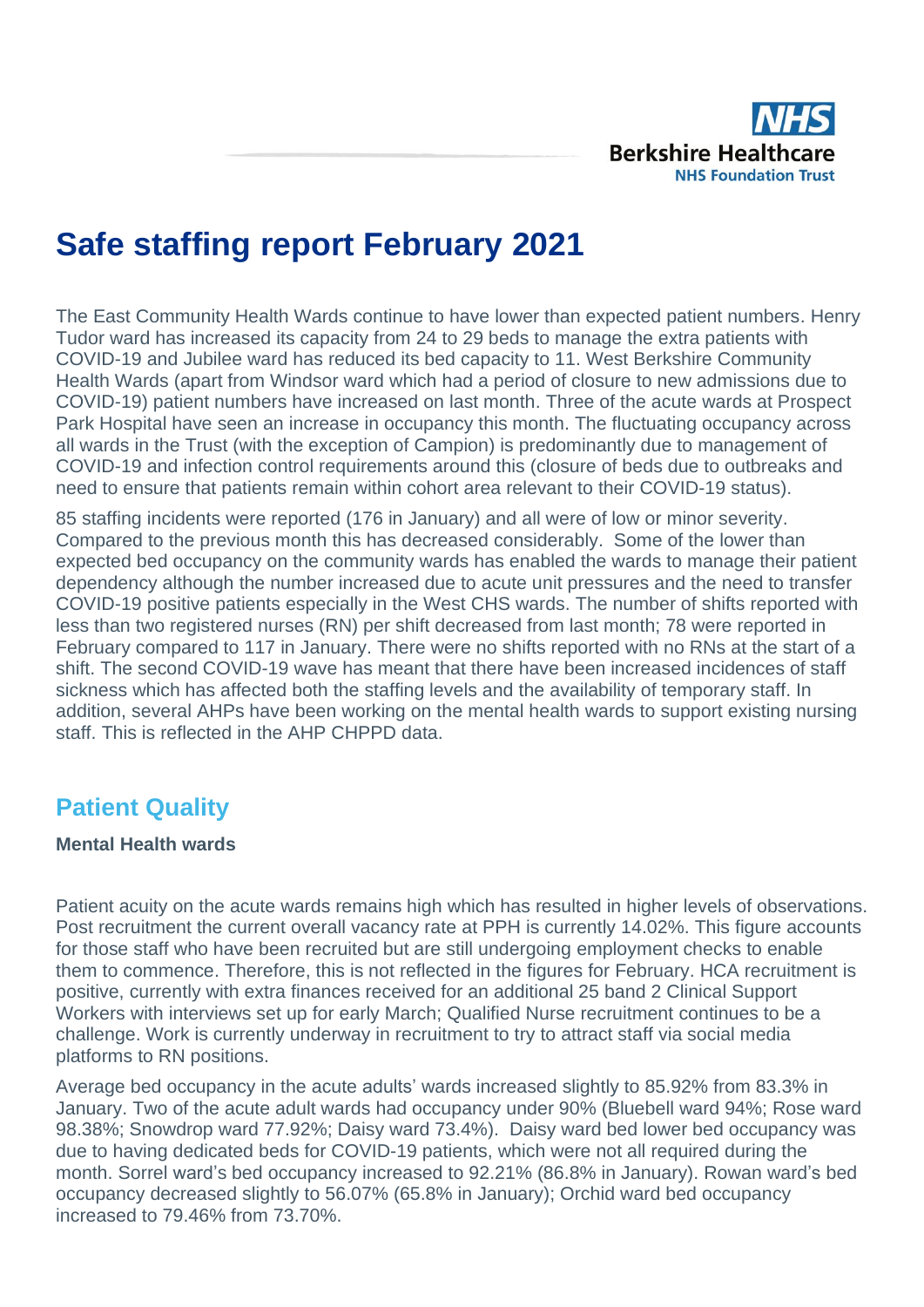The number of temporary staffing shifts requested for the wards at Prospect Park Hospital for February was 2014; 432 of these were for registered nurse shifts (21.45%). A total of 742 (36.84%) of all temporary staff requests were unfilled for Prospect Park Hospital, 228 of these unfilled requests were for registered nurses (30.73%).

There were 58 shifts with less than two registered nurses on a shift (78 in January). Snowdrop ward and Bluebell ward had 17 shifts with less than two registered nurses. On shifts with less than two registered nursing staff there were senior clinical staff on the wards (Matron, Ward Manager and Clinical Development Lead) and therapy staff based on the wards 9-5pm during the week that provided support. Staff were moved across the hospital (including APOS staff) to assist wards in meeting their minimal staffing requirements when required, support was also provided by the Designated Senior Nurse on duty. In addition, several AHPs worked on the wards to support existing nursing staff.

Campion unit bed occupancy decreased slightly to 46.24% from 48.70% in January. There were no shifts with less than two registered nurses. The number of temporary staffing shifts requested for Campion unit was 364; 151 of these were for registered nurse shifts (41.48%). A total of 78 (21.42%) of all temporary staff requests were unfilled. There were 16 unfilled requests for a registered nurse (20.51%).

The bed occupancy at Willow House during February remained comparable with January at 73.41% and patient acuity has remained high. The unit is working with three registered nurses and five support staff during the day and three registered nurses and three support staff at night to manage the patient acuity and support the high levels of observations for the very challenging young people on the unit. The number of temporary shifts requested was 353, with 156 shifts requested for registered nurses (44.19%). 175 shifts were unfilled (49.58%) 93 of which were for registered nurses (53.14%). There was 1 shift with less than two registered nurses. T

he Ward Manager continued to support the team during weekdays 9-5pm and there was access to a manager/senior nurse on call out of hours as needed. There continues to be high levels of temporary staffing on Willow House which affects continuity of care. However, the recent recruitment campaign has actively increased the permanent staff on the unit with several staff being recruited as demonstrated in Table 1a. Therefore, the numbers are much improved especially in relation to unregistered staff for which there are currently minimal vacancies.

Table 1 below shows the current staffing position at PPH by registered and unregistered staff. These reflect the budget for 2020/21.

|            | <b>Registered</b><br><b>Vacancy</b><br>nurses<br>(wte)<br>(wte) |                      | <b>Total</b><br>available<br>registered<br>nurses (wte) | <b>Unregistered</b><br>nurses (wte) | <b>Vacancy</b><br>(wte) | <b>Total available</b><br>unregistered<br>nurses (wte) |  |  |
|------------|-----------------------------------------------------------------|----------------------|---------------------------------------------------------|-------------------------------------|-------------------------|--------------------------------------------------------|--|--|
| <b>PPH</b> | 110.15                                                          | 29.96<br>$(27.20\%)$ | 80.19<br>$(72.80\%)$                                    | 161.8                               | 26.68<br>(16.49%)       | 135.12<br>$(83.51\%)$                                  |  |  |

#### **Table 1. Current vacancies:**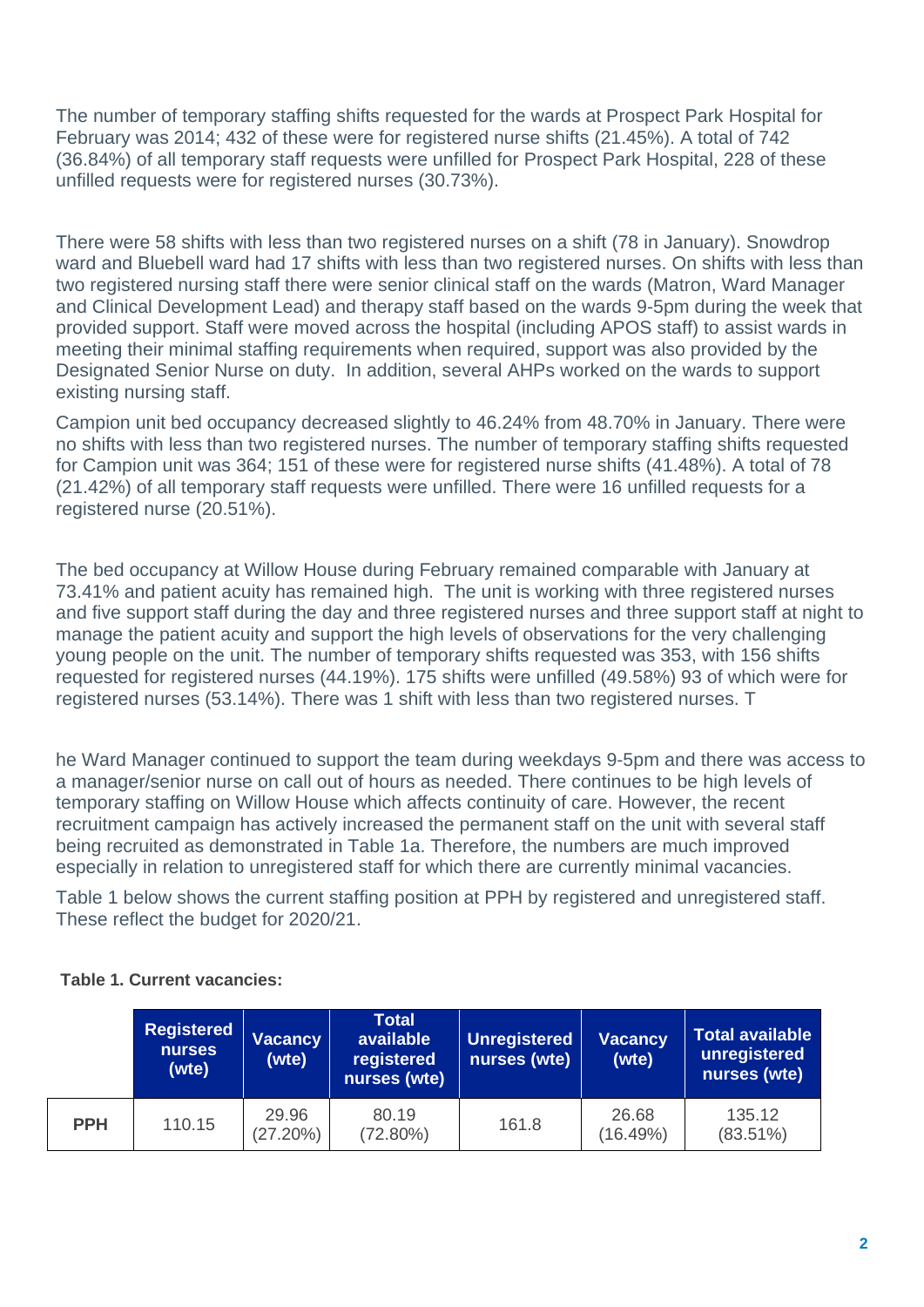|                        | <b>Registered</b><br>nurses<br>(wte) | <b>Vacancy</b><br>(wte) | <b>Total</b><br>available<br>registered<br>nurses<br>(wte) | <b>Unregistered</b><br>nurses (wte) | <b>Vacancy</b><br>(wte) | <b>Total</b><br>available<br>unregister<br>nurses (wt |  |
|------------------------|--------------------------------------|-------------------------|------------------------------------------------------------|-------------------------------------|-------------------------|-------------------------------------------------------|--|
| Willow<br><b>House</b> | 9.21                                 | 2.92<br>(27.20%)        | 6.29<br>$(68.30\%)$                                        | 10.7                                | 0.4<br>$(3.730\%)$      | 10.3<br>(96.27%)                                      |  |

**Table 1a. Willow House:**

### **Community Health wards (CHS)**

Lower bed occupancy in East has continued to assist with their patient dependency. Both Jubilee ward and Henry Tudor ward numbers decreased; this was due to proactively placing COVID-19 positive patients on Henry Tudor ward and reducing the bed number on Jubilee ward to 11. This has been adjusted in the data collection. The West Community Health wards also saw a slight decrease in occupancy in February.

The average bed occupancy for the West CHS wards decreased to 83.81% from 84.28% in January; (Oakwood Unit 94.21%, Donnington ward 93.10%, Highclere ward 72.93%, Ascot ward 84.45%, Windsor ward 74.74%). West CHS wards requested 1060 temporary shifts, 429 were for registered nurses (40.47%). A total of 516 (48.77%) shifts were unfilled; 206 were for registered nurses (39.85%).

Highclere ward had 13 shifts and Donnington ward 0 shifts with less than two registered nurses; they supported each other to ensure both the wards were covered and patient safety maintained. In addition, Nurse Associates were utilised when there was only RN available. Ascot ward, Windsor ward and Oakwood Unit all had 0 shifts with less than two registered nurses.

The average bed occupancy for the East wards decreased to 47.2% from 68.70% last month: Jubilee ward 39.20%, Henry Tudor ward 55.20%. Henry Tudor ward has temporarily increased its bed capacity from 24 to 29 beds to accommodate COVID patients from secondary care. Staffing allocation has been increased temporarily to accommodate this. In addition, Jubilee has halved its bed number from 22 to 11. The data collection tool has been adjusted to reflect this. East CHS wards requested 431 temporary shifts; 217 (50.35%) were for registered nurses. There were 6 shifts with less than two registered nurses on Jubilee ward and 1 on Henry Tudor. Jubilee ward continues to use an extra unregistered nurse at night due to the potential fire risk.

Table 2: below shows the current staffing position on the community health wards by registered and unregistered staff. These reflect the budget for 2020/21.

**Total**  able **u**stered (wte)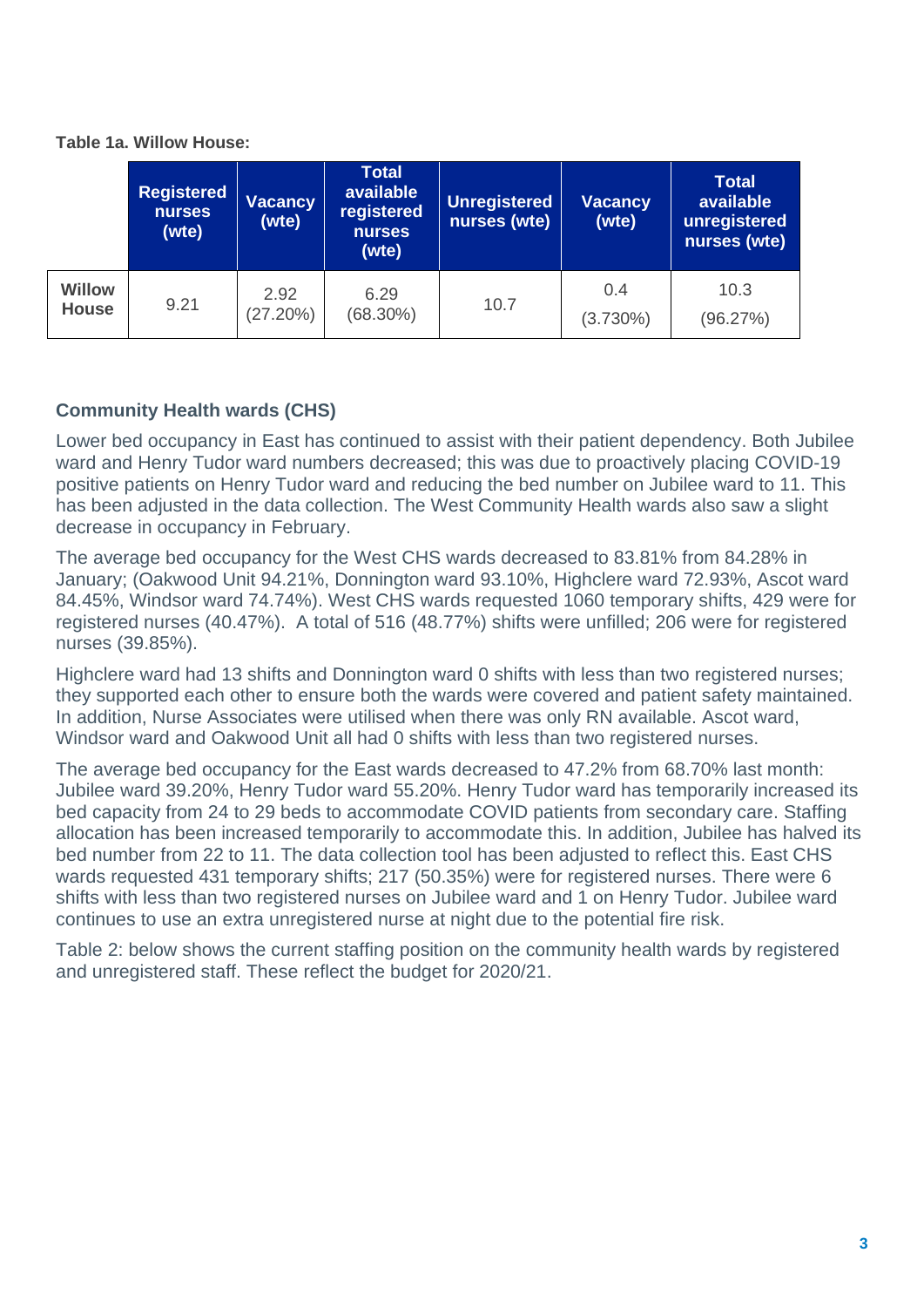|                                    | <b>Registered</b><br><b>nurses</b><br>(wte) | Vacancy<br>(wte)  | <b>Total</b><br>available<br>registered<br>nurses (wte) | <b>Unregistered</b><br>nurses (wte) | <b>Vacancy</b><br>(wte) | <b>Total available</b><br>unregistered<br>nurses (wte) |
|------------------------------------|---------------------------------------------|-------------------|---------------------------------------------------------|-------------------------------------|-------------------------|--------------------------------------------------------|
| <b>West</b><br><b>CHS</b><br>wards | 62.85                                       | 1.8<br>$(2.86\%)$ | 61.05<br>(97.14%)                                       | 78.88                               | 4<br>(5.07%)            | 74.88<br>(94.93%)                                      |
| <b>East</b><br><b>CHS</b><br>wards | 21.29                                       | 3<br>(14.09%)     | 18.29<br>$(85.91\%)$                                    | 33.01                               | 1<br>$(3.03\%)$         | 32.01<br>(96.97%)                                      |
| <b>Total</b>                       | 84.14                                       | 4.8<br>$(5.71\%)$ | 79.34<br>(86.93%)                                       | 111.89                              | 5<br>$(4.47\%)$         | 106.89<br>(95.53%)                                     |

#### **Triangulation of Incident Data**

The triangulation of the patient safety incident data sets involves medication, patients found on the floor, pressure ulcers, absent and missing, seclusions, prone restraints, self–harm and assaults with staffing level This did not demonstrate any incidents of moderate or above harm as a result of staffing levels during February.

#### **Safe Staffing Declaration**

All the acute mental health wards and Rowan ward have the highest numbers of registered nurse vacancies and as a result continue to use high levels of temporary staff to achieve the position of safe staffing numbers. During February, staffing on all the wards across the trust was impacted by COVID-19 due to absence and the need to ensure that our staff assessed as high risk were not directly involved in care for COVID-19 positive patients. This has resulted in increased requests for temporary staffing in some areas to support achieving safe staffing levels.

Whilst patient safety was maintained across all wards and no incidents reported in relation to safe staffing were of moderate or above harm; it is possible that patient experience was compromised

#### **Financial Implications**

• Continued usage of temporary staff including registered nursing to cover vacancies, absence, and levels of observations for patients.

#### **Risk Implications**

• Number of current registered nurse vacancies across wards.

#### **Care Hours per Patient Day (CHPPD)**

The publication of Lord Carter's review, 'Operational productivity and performance in English acute hospitals: Unwarranted variations', in February 2016 highlighted the importance of the ensuring efficiency and quality across the whole NHS. One of the obstacles identified in eliminating unwarranted variation in clinical staff distribution within the NHS provider sector has been the absence of a single means of consistently recording, reporting, and monitoring staff deployment.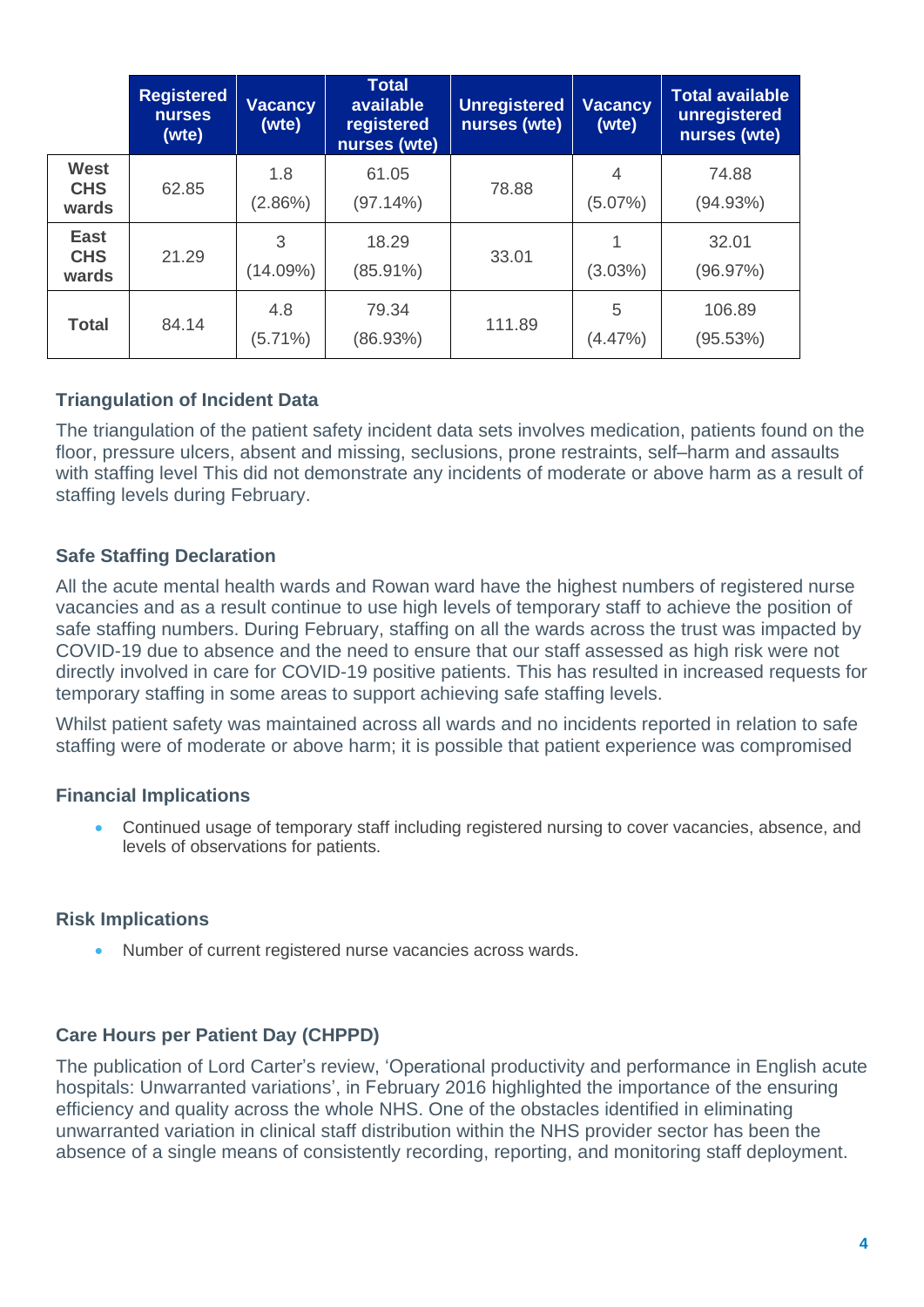In order to provide a consistent way of recording and reporting deployment of staff providing care on inpatient wards, the Care Hours per Patient Day (CHPPD) metric was developed and while it is recognised that the needs of patients using services are often quite different, the CHPPD measure provides a representation of the number of care hours available to patients and it is expected that this measure will enable wards of a similar size, speciality and patient group to be benchmarked in the future. Collection of this data has only just commenced nationally so there is currently limited benchmarking data available at present. CHPPD for all the inpatient areas within Berkshire Healthcare is captured within Table 3 alongside the fill rate and bed occupancy.

**Table 3**: shows the CHPPD on Berkshire Healthcare wards for February and provides comparison with available data in model hospital when comparing with other Trusts with the same CQC rating. Model Hospital has now been updated from November 2020 to compare Berkshire Healthcare to other Outstanding Trusts.

|                     | <b>Table 3: Reported CHPPD per ward</b><br>during November 2020 | Data taken from Model Hospital's latest available<br>report September 2020 |                        |  |  |  |  |  |  |  |
|---------------------|-----------------------------------------------------------------|----------------------------------------------------------------------------|------------------------|--|--|--|--|--|--|--|
| <b>Ward</b>         | <b>BHFT</b>                                                     | <b>Peer median</b>                                                         | <b>National median</b> |  |  |  |  |  |  |  |
| <b>Bluebell</b>     | 9.0                                                             |                                                                            |                        |  |  |  |  |  |  |  |
| <b>Daisy</b>        | 11.2                                                            | 10.58                                                                      | 10.88                  |  |  |  |  |  |  |  |
| Rose                | 17.2                                                            |                                                                            |                        |  |  |  |  |  |  |  |
| Snowdrop            | 10.2                                                            |                                                                            |                        |  |  |  |  |  |  |  |
| Rowan               | 19.8                                                            | 11.22                                                                      | 11.10                  |  |  |  |  |  |  |  |
| Orchid              | 12.7                                                            | 11.88                                                                      | 12.10                  |  |  |  |  |  |  |  |
| Sorrel              | 19.4                                                            | 18.36                                                                      | 23.0                   |  |  |  |  |  |  |  |
| Campion             | 52.3                                                            | 34.93                                                                      | 29.10                  |  |  |  |  |  |  |  |
| <b>Willow House</b> | 26.5                                                            | 20.33                                                                      | 20.33                  |  |  |  |  |  |  |  |
| Donnington          | 6.3                                                             |                                                                            |                        |  |  |  |  |  |  |  |
| Highclere           | 7.9                                                             |                                                                            |                        |  |  |  |  |  |  |  |
| Oakwood             | 7.6                                                             |                                                                            |                        |  |  |  |  |  |  |  |
| <b>Ascot</b>        | 7.8                                                             | $\overline{7}$                                                             | $\overline{7}$         |  |  |  |  |  |  |  |
| Windsor             | 7.0                                                             |                                                                            |                        |  |  |  |  |  |  |  |
| <b>Henry Tudor</b>  | 9.6                                                             |                                                                            |                        |  |  |  |  |  |  |  |
| <b>Jubilee</b>      | 21.2                                                            |                                                                            |                        |  |  |  |  |  |  |  |

#### **Table 3**

Comparison with the national and peer medians demonstrate a continued variance between BHFT wards and other comparable trusts, this variance is affected also by the level of additional observations required (Willow House). Due to the lower than expected bed occupancy, particularly on the Rowan ward, Jubilee ward, and Campion, the CHPPD appears high.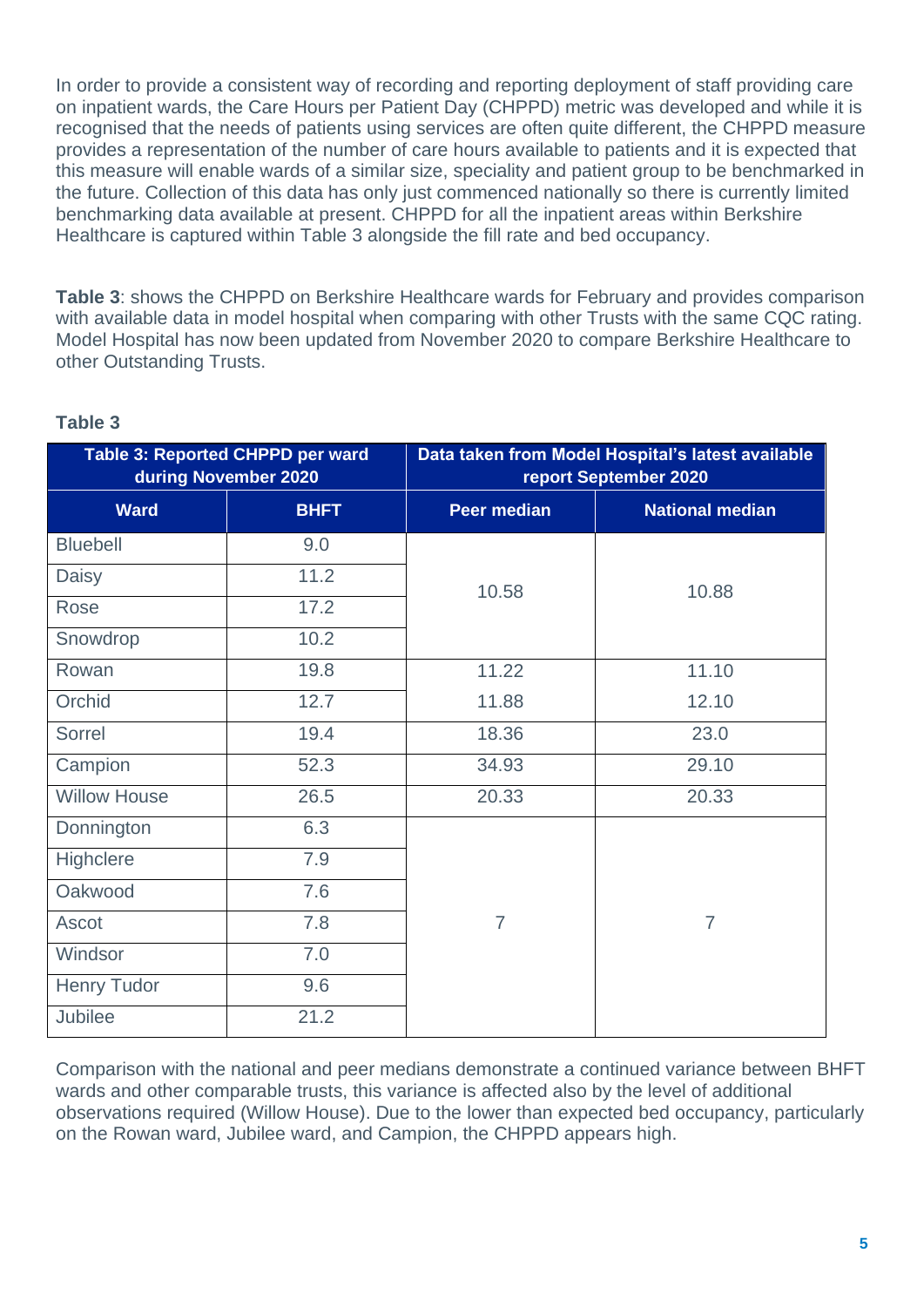#### **Reporting**

NHS England requires Trusts to submit monthly staffing data which is displayed on NHS Choices and on the Trust website. The staffing information required to be displayed is the total monthly planned staff hours versus actual staff hours (percentage fill). This information is split by day shift/ night shift and by registered nurses/ unregistered care staff. NHS England has not released the parameters against which staffing levels should be RAG rated as this is a decision for local Trusts and their Board. This information is detailed in Table 4 of the report.

Guidance published in November 2014 by the Department of Health based on NICE guidelines for safe staffing (in acute hospitals) identified 'red flags' where safety has the potential to be compromised. One of these red flags was monitoring when wards had less than two registered nurses present on the ward during a shift.

All our Mental Health and Community Wards are staffed to provide two registered staff on every shift and the shifts with less than two registered staff on duty are detailed in table 4. For Campion Unit (Learning Disability unit) the agreed staffing levels are two registered nurses during the day and one registered nurse at night, therefore it is breaches in these levels that are captured in Table 4 for Inpatient wards.

**Table 4** below displays the total budgeted workforce, vacancy, sickness, and maternity leave. The total monthly planned staff hours versus actual staff hours (percentage fill) along with the care hours per patient day (CHPPD) are also reported. This information is split by day shift/night shift and by registered nurses/unregistered care staff. Sickness and maternity leave data not available in time for this report.

Overall RAG rating for the table as indicated in the following table.